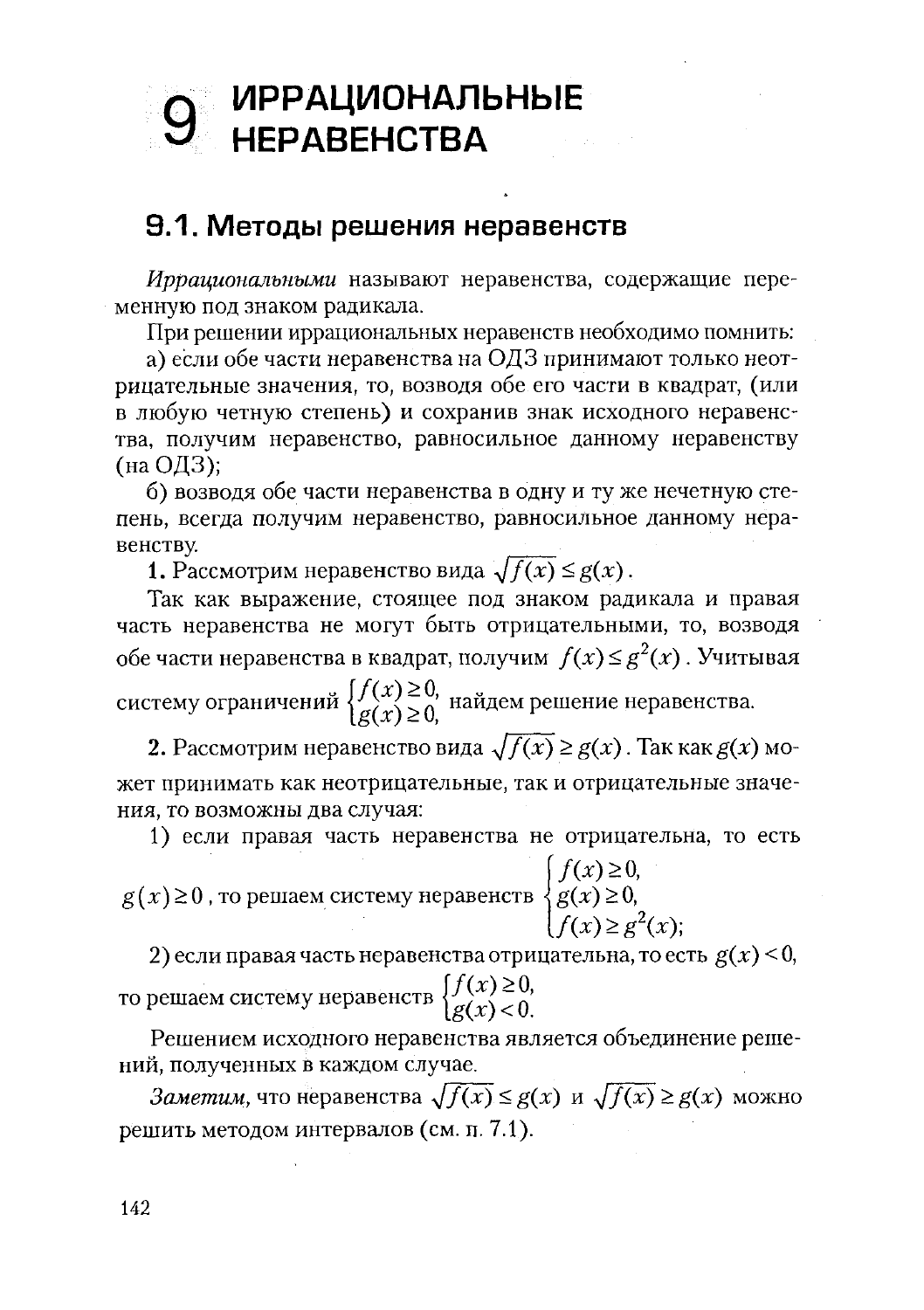# Тест для проверки теоретических знаний

Укажите правильный вариант ответа (1-3):

**1.** Неравенство  $\sqrt{f(x)}$  ≤  $g(x)$  равносильно:

1) неравенству  $f(x) \leq g^2(x)$ ;

2) неравенству  $f(x) \leq g^2(x)$ , при условии, что  $f(x) \geq 0$ ;

3) неравенству  $f(x)$ ≤  $g^2(x)$  при условии, что  $g(x) \ge 0$ 

### $\text{H} f(x) \geq 0$ ;

4) неравенству  $f(x)$  ≤  $g^2(x)$  при условии, что  $g(x) \ge 0$ ;

5) неравенству  $f(x)$ ≤  $g^2(x)$  при условии, что  $g(x)$  < 0,

$$
H f(x) \geq 0.
$$

2. Если  $g(x) \ge 0$ , то неравенство  $\sqrt{f(x)} \ge g(x)$  равносильно: 1) неравенству  $f(x) \geq g^2(x)$ ;

- 2) неравенству  $f(x) \geq g^2(x)$  при условии, что  $f(x) \geq 0$ ;
- 3) неравенству  $f(x) \ge g(x)$  при условии, что  $f(x) \ge 0$ ;

4) неравенству  $|f(x)| \geq g^2(x)$ ;

5) системе неравенств  $\begin{cases} f(x) \ge 0, \\ g(x) \ge 0. \end{cases}$ 

**3.** Если  $g(x) < 0$ , то неравенство  $\sqrt{f(x)} \ge g(x)$  равносильно:

1) неравенству  $f(x) \geq g^2(x)$ ;

2) неравенству  $f(x) \geq g^2(x)$  при условии, что  $f(x) \geq 0$ ;

3) системе неравенств  $\begin{cases} f(x) \ge 0, \\ g(x) < 0, \end{cases}$ 

4) **CUTE** Hepabenter **B** 
$$
\begin{cases} f(x) \ge 0, \\ g(x) < 0, \\ f(x) \ge g^2(x); \end{cases}
$$

5) совокупности неравенств  $\begin{cases} f(x) \geq 0, \\ g(x) < 0. \end{cases}$ 

Укажите все необходимые действия:

4. Чтобы решить неравенство  $\sqrt{f(x)} \geq g(x)$  методом интервалов, необходимо: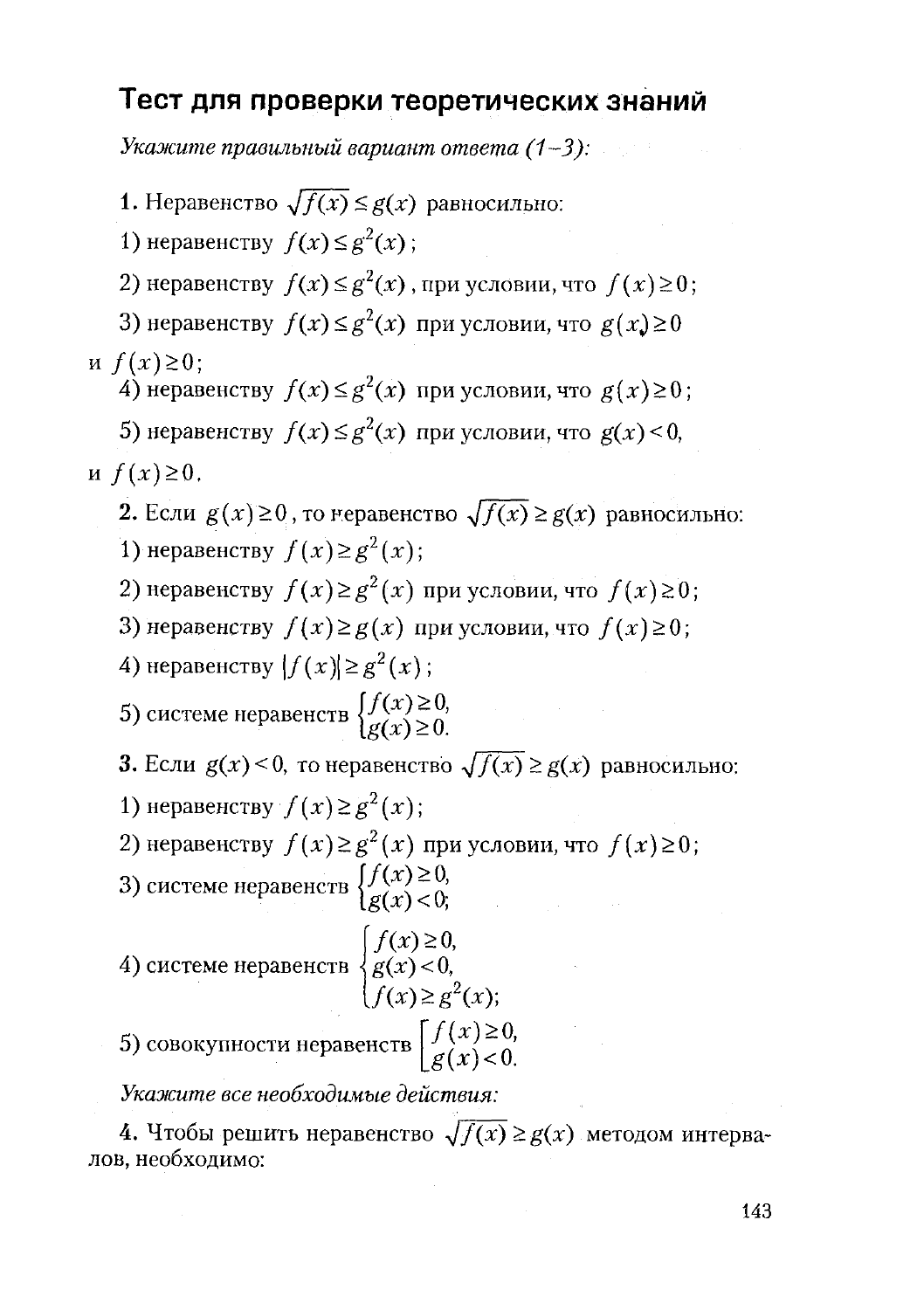1) записать неравенство в виде  $\sqrt{f(x)} - g(x) \ge 0$ ;

2) найти нули функций  $f(x)$  и  $g(x)$ ;

3) найти нули функции  $F(x) = \sqrt{f(x)} - g(x)$ ;

4) найти область определения функций  $f(x)$  и  $g(x)$ ;

5) найти область определения функции  $F(x) = \sqrt{f(x)} - g(x)$ ;

6) нанести нули функции на ее область определения;

7) установить знаки функции на полученных промежутках;

8) записать все промежутки, на которых рассматриваемая функция положительна;

9) записать все промежутки, на которых рассматриваемая функция не отрицательна.

#### Ответы

| I Номер задания               |  |                  |  |
|-------------------------------|--|------------------|--|
| Вариант<br>нравильного ответа |  | 1, 3, 5, 6, 7, 9 |  |

# Примеры

**Пример 1.** Решите неравенство  $\sqrt{2x-15+x^2}$  > -1.

Решение. Так как выражение, стоящее под знаком радикала не может быть отрицательным, то запишем ОДЗ неравенства:

$$
x^2 + 2x - 15 \ge 0 \Leftrightarrow x \in (-\infty; -5] \cup [3; +\infty)
$$
 (pnc. 9.1).

 $-5$  $\mathbf{3}$ Puc. 9.1

Поскольку левая часть неравенства неотрицательна, а пра $x$  вая – всегда отрицательна на ОДЗ, то решением неравенства является любое число из промежутков  $(-\infty; -5]$   $\mu$   $[3; +\infty)$ .

*Omsem*:  $(-\infty; -5] \cup [3; +\infty)$ .

Пример 2. Найдите целые решения неравенства

 $5 > \sqrt{x+1} + x$ 

Решение. Способ 1. Запишем неравенство в виде  $\sqrt{f(x)} < g(x)$ :  $\sqrt{x+1} < 5-x$ .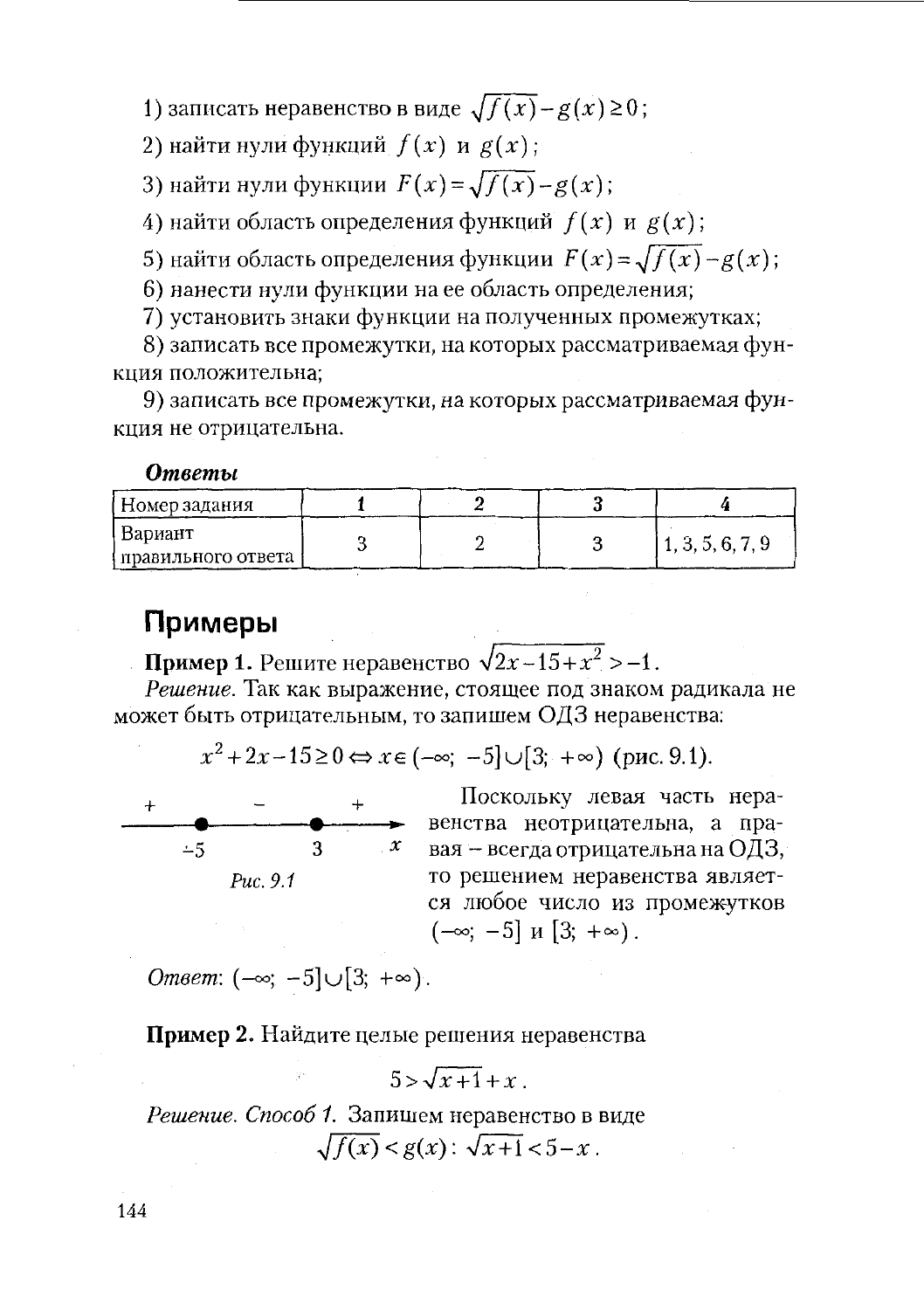Так как выражение, стоящее под знаком радикала и правая часть неравенства не могут быть отрицательными, то запишем систему ограничений:

$$
\begin{cases} x+1 \ge 0, \\ 5-x \ge 0 \end{cases} \Longleftrightarrow \begin{cases} x \ge -1, \\ x \le 5 \end{cases} \Longleftrightarrow x \in [-1; 5].
$$

Возводя обе части неравенства  $\sqrt{x+1} < 5-x$  в квадрат, получим:  $(\sqrt{x+1})^2 < (5-x)^2$ ,  $x+1 < 25-10x+x^2$ ,  $x^2-11x+24>0$ .

Решим это неравенство методом интервалов (рис. 9.2). Оче- $\frac{8}{3}$ видно, что решением неравенства  $p_{\mu}$  92 является промежуток [-1; 3).

Запишем целые решения неравенства:  $\{-1, 0, 1, 2\}$ .

Способ 2. Запишем неравенство в виде  $\sqrt{x+1}$  -5+ $x$ <0 и решим его методом интервалов.

- 1. Рассмотрим функцию  $f(x) = \sqrt{x+1} 5 + x$ .
- 2.  $D(f): x \ge -1$ .

3. Найдем нули функции, решая уравнение  $\sqrt{x+1} = 5-x$  при условии, что  $x \le 5$ . Получим:  $x+1=25-10x+x^2$ ,  $x^2-11x+24=0$ , откуда  $x_1 = 3$ ,  $x_2 = 8$ , причем  $x_2 = 8$  – посторонний корень уравнения, так как он не удовлетворяет условию  $x \leq 5$ .



5. Решением неравенства является промежуток, на котором функция  $f(x) = \sqrt{x+1} - 5 + x$  отрицательна:  $x \in [-1, 3)$ .

*Omeem*:  $\{-1, 0, 1, 2\}$ .

Пример 3. Найдите сумму целых решений неравенства  $\sqrt{x^2-4x} > x-3$ , удовлетворяющих условию  $\sqrt[4]{(1-x)^4} \leq (-\sqrt{2})^4$ .

Решение. Способ 1. Имеем неравенство вида  $\sqrt{f(x)} > g(x)$ . Рассмотрим два случая.

 $\overline{\phantom{0}}$  5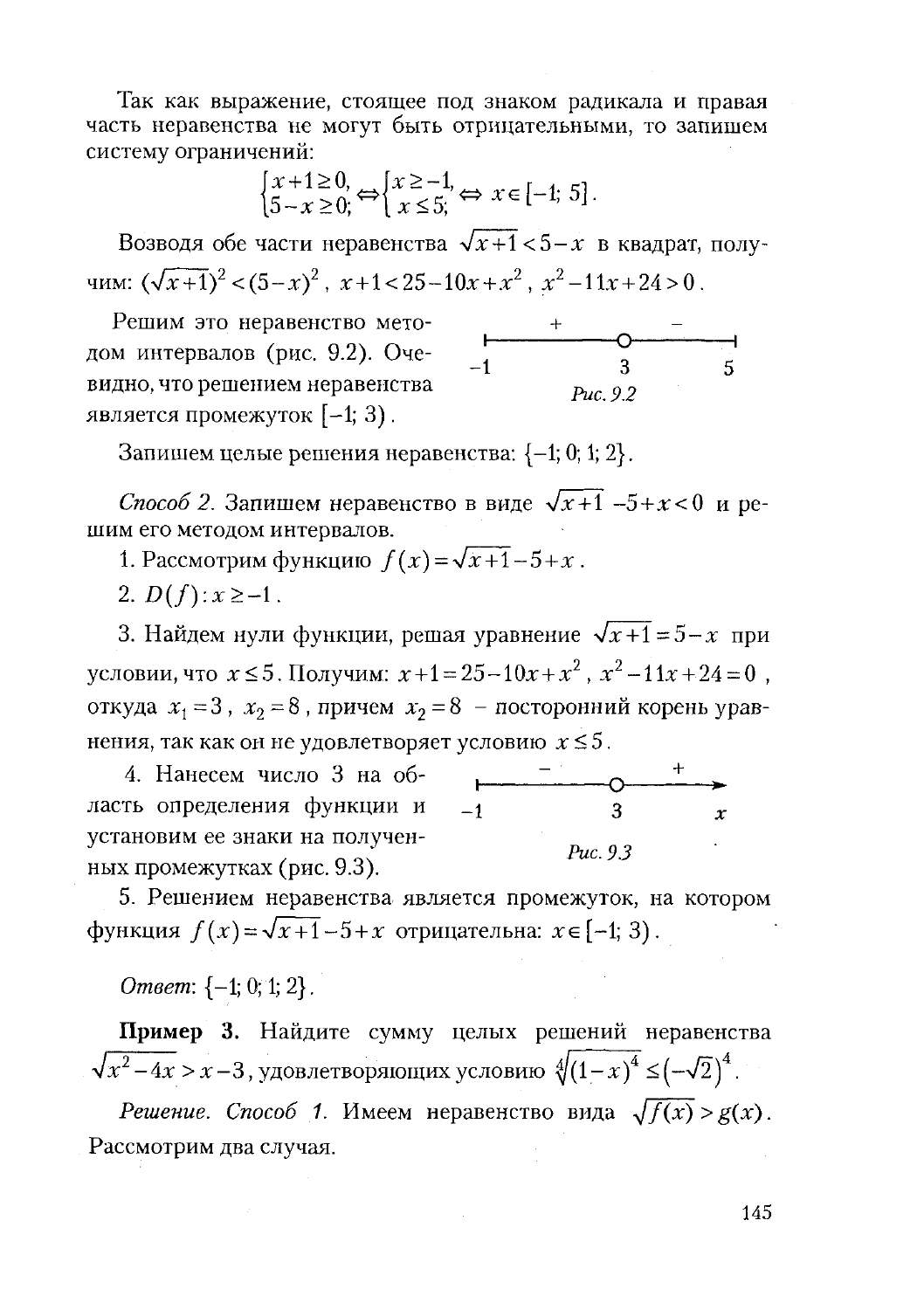1. Если правая часть неравенства неотрицательна, то запишем систему ограничений:  $\begin{cases} x^2 - 4x \ge 0, \\ x - 3 > 0 \end{cases}$  ⇔  $x \in [4, +\infty)$  (рис. 9.4).



Возведем обе части неравенства в квадрат и получим:

 $x^2-4x > x^2-6x+9$ ,  $2x > 9$ ,  $x > 4.5$ .

Учитывая систему ограничений, запишем:  $x \in (4,5; +\infty)$ .

2. Если правая часть неравенства отрицательна, то решим систему неравенств:

$$
\begin{cases} x^2 - 4x \ge 0, \\ x - 3 < 0 \end{cases} \Leftrightarrow \begin{cases} x(x - 4) \ge 0, \\ x < 3 \end{cases} \Leftrightarrow x \in (-\infty; 0] \text{ (pnc. 9.5)}.
$$

Рещением исходного неравенства является объединение решений, полученных в первом и во втором случаях:

 $x \in (-\infty; 0] \cup (4,5; +\infty)$ .

Рассмотрим дополнительное ограничение  $\sqrt[4]{(1-x)^4} \leq (-\sqrt{2})^4$ и запишем его в виде  $|x-1| \le 4$ . Это неравенство равносильно системе неравенств:  $\begin{cases} x-1 \leq 4, \\ x-1 \geq -4; \end{cases} \Leftrightarrow \begin{cases} x \leq 5, \\ x \geq -3; \end{cases} \Leftrightarrow x \in [-3, 5].$ 

 $\begin{array}{ccc}\n\mathbf{a} & \mathbf{b} \\
\mathbf{c} & 4.5 & 5\n\end{array}$  3 запишем решение задачи (рис. 9.6): Puc. 9.6

Найдем сумму целых решений зада- $4\mu$ :  $-3-2-1+0+5=-1$ .

Способ 2. Запишем неравенство в виде  $\sqrt{x^2-4x} - x + 3 > 0$  и решим его методом интервалов.

1. Рассмотрим функцию  $f(x) = \sqrt{x^2 - 4x} - x + 3$ .

2. *D*(*f*):  $x^2 - 4x \ge 0$ . Поскольку решения неравенства должны удовлетворять условию  $|x-1| \le 4 \Leftrightarrow x \in [-3, 5]$ , то решим неравенство  $x^2 - 4x \ge 0$  на отрезке [-3, 5] и согласно рисунку 9.7 запишем:  $x \in [-3, 0] \cup [4, 5]$ .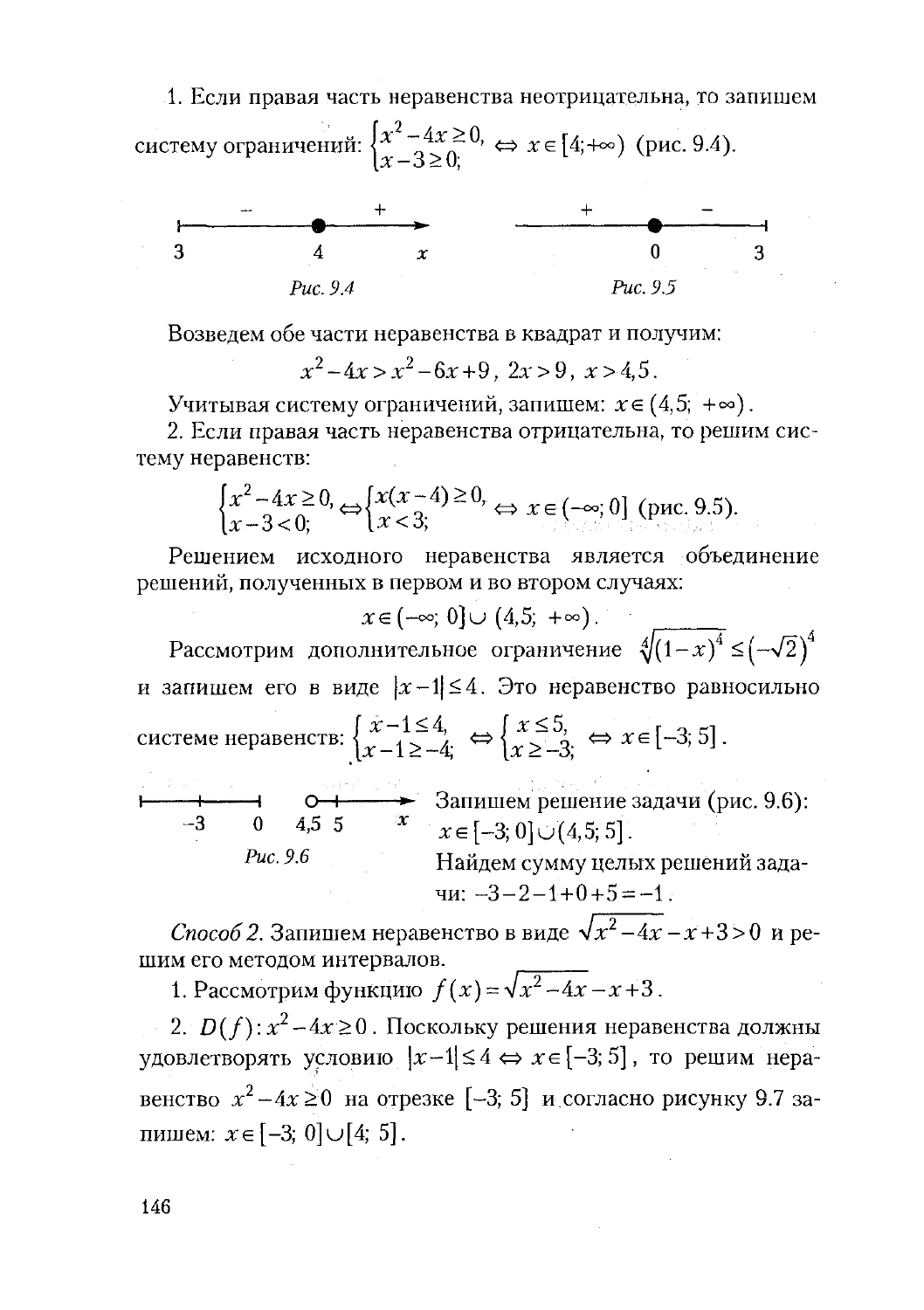

Puc. 9.7

Puc. 9.8

3. Найдем нули функции, решая уравнение  $\sqrt{x^2-4x} = x-3$ . при условии, что  $x-3 \ge 0$ . Получим:  $x^2-4x = x^2-6x+9$ , откуда  $x = 4.5$ .

4. Нанесем число 4,5 на область определения функции и определим знаки функции на полученных промежутках (рис. 9.8).

5. Решением неравенства является объединение промежутков, на которых функция  $f(x) = \sqrt{x^2-4x} - x + 3$  положительна:

$$
x \in [-3, 0] \cup (4, 5; 5].
$$

Этим промежуткам принадлежит 5 целых рещений неравенства, сумма которых равна -1.

Ответ: -1.

Пример 4. Найдите среднее арифметическое целых решений неравенства  $\sqrt[1]{-x^2+5x+6} \cdot \sqrt[10]{4-x} > 0$ .

Решение. Решим неравенство методом интервалов.

1. Рассмотрим функцию  $f(x) = \sqrt[1]{-x^2 + 5x + 6} \cdot \sqrt[10]{4-x}$ .

2.  $D(f)$ :  $4-x \ge 0$ ,  $x \le 4$ .

3. Найдем нули функции, решая уравнения  $-x^2+5x+6=0$  и 4- $x=0$ . Получим:  $x_1=6$ ,  $x_2=-1$ ,  $x_3=4$ .

4. Нанесем числа -1 и 4 на область определения функции и установим знаки функции на полу-Puc. 9.9 ченных промежутках (рис. 9.9).

5. Согласно рисунку 9.9 решением неравенства является интервал (-1,4), на котором функция  $f(x) = \sqrt[1]{-x^2+5x+6} \cdot \sqrt[10]{4-x^2}$ положительна.

Найдем среднее арифметическое целых решений неравенства:

 $(0+1+2+3): 4=1,5$ .

Ответ: 1,5.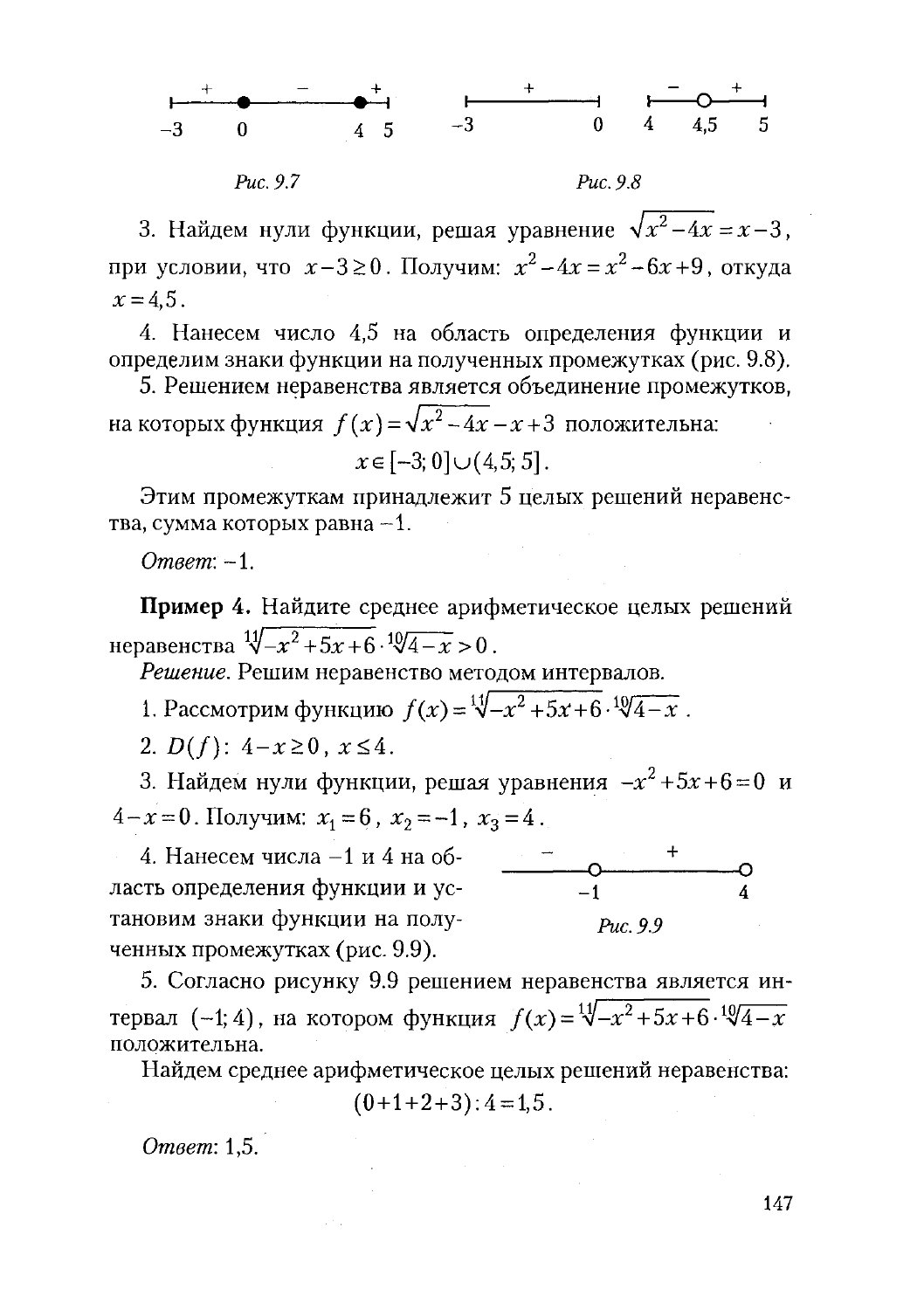Пример 5. Решите неравенство

$$
\frac{\sqrt{17-15x-2x^2-(x+3)}}{x+3} > -1.
$$

Решение. Преобразуем данное неравенство:

$$
\frac{\sqrt{17-15x-2x^2}}{x+3} - \frac{x+3}{x+3} > -1, \quad \frac{\sqrt{17-15x-2x^2}}{x+3} - 1 > -1, \quad \frac{\sqrt{17-15x-2x^2}}{x+3} > 0.
$$

Решим это неравенство методом интервалов.

1. Рассмотрим функцию  $f(x) = \frac{\sqrt{17-15x-2x^2}}{x+3}$ .

2. Найдем область определения функции. Поскольку выражение, стоящее под знаком радикала не должно быть отрицательным, To  $17-15x-2x^2 \ge 0 \Leftrightarrow 2x^2+15x-17 \le 0 \Leftrightarrow x \in [-8,5; 1]$  (puc. 9.10). Исключив из отрезка [-8,5; 1] точку -3 (точку разрыва функции), окончательно получим:  $x \in [-8, 5, -3) \cup (-3, 1]$ .



3. Нанесем нули функции на ее область определения и установим знаки функции на полученных промежутках (рис. 9.11).

4. Решением неравенства является промежуток, на котором

функция  $f(x) = \frac{\sqrt{17-15x-2x^2}}{x+3}$  положительна:  $x \in (-3, 1)$ .

*Omeem*:  $(-3; 1)$ .

**Пример 6.** Решите неравенство  $x-12 \leq \sqrt{x}$ .

*Решение*. Запишем неравенство в виде  $x - \sqrt{x} - 12 \le 0$  и решим его методом интервалов.

1. Рассмотрим функцию  $f(x) = x - \sqrt{x-12}$ .

2.  $D(f): x \ge 0$ .

3. Найдем нули функции, решая уравнение  $x - \sqrt{x} - 12 = 0$ .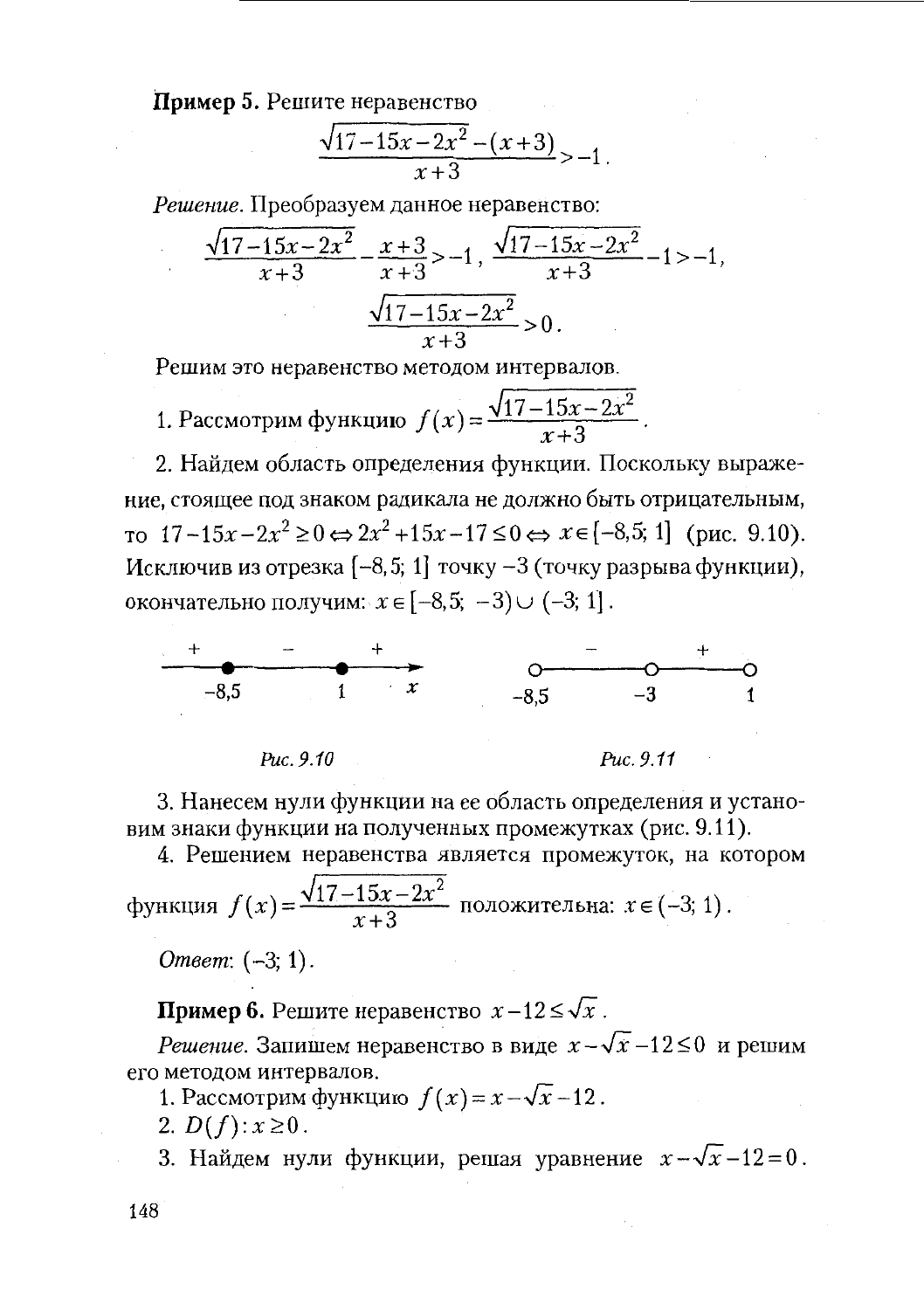По теореме Виета получим:  $\sqrt{x} = 4$ , откуда  $x = 16$  и  $\sqrt{x} = -3$ , откуда  $x \in \emptyset$ .

 $\Omega$ 

4. Нанесем число 16 на область определения функции и определим знаки функции на полученных промежутках (рис. 9.12).



5. Решением неравенства является промежуток, на котором функция  $f(x) = x - \sqrt{x} - 12$  не положительна:  $x \in [0, 16]$ .

Ответ: [0, 16].

### Задачи для самостоятельного решения

Periance Hepabenterba (1-13):  
\n1. 
$$
\sqrt[3]{3}\sqrt{x^3+3x+4} > -\sqrt[3]{9}
$$
.  
\n2.  $\sqrt{x+5}-1 < -x$ .  
\n3.  $\sqrt{3x-x^2} + x < 4$ .  
\n4.  $-\sqrt{x^2-x-12} > -x$ .  
\n5.  $\sqrt{9x-20} - x < 0$ .  
\n6.  $\sqrt{x^2-4x} +3 > x$ .  
\n7.  $2^{-1}\sqrt{-x^2+6x-5}-2^2+2^0x > 0$ .  
\n8.  $(1-x) \cdot \sqrt{x^2-x-20} \le 0$ .  
\n9.  $\sqrt{x-2} + \sqrt{3-x} + \sqrt{6-x} > \sqrt{x-1}$ .  
\n10.  $\sqrt{3x^2+5x+8} ≤ \sqrt{3x^2+5x+1} +1$ .  
\n11.  $\frac{\sqrt{2-x}+4x}{x} - \frac{3}{x} ≥ 2$ .  
\n12.  $\frac{x-7}{\sqrt{4x^2-19x+12}} < 0$ .  
\n13.  $\frac{\sqrt{x^2-16}}{\sqrt{x-3}} + \frac{x-3}{\sqrt{x-3}} > \frac{5}{\sqrt{x-3}}$ .  
\n14. Haйдите наиболыше целое решение неравенства  
\n $\sqrt[4]{x^2-2x+1} \cdot \sqrt[3]{x+3} < 0$ .

$$
\sqrt[3]{x^2-4}\cdot\sqrt{x+8}<0\,.
$$

16. Найдите координату середины отрезка, на котором выполняется неравенство  $1,5\sqrt[6]{x+1} - 1 \ge -0.5\sqrt[3]{-x-1}$ .

17. Найдите длину отрезка, на котором выполняется неравенс-TBO  $-\sqrt[4]{x} - \sqrt{x} + 6 \ge 0$ .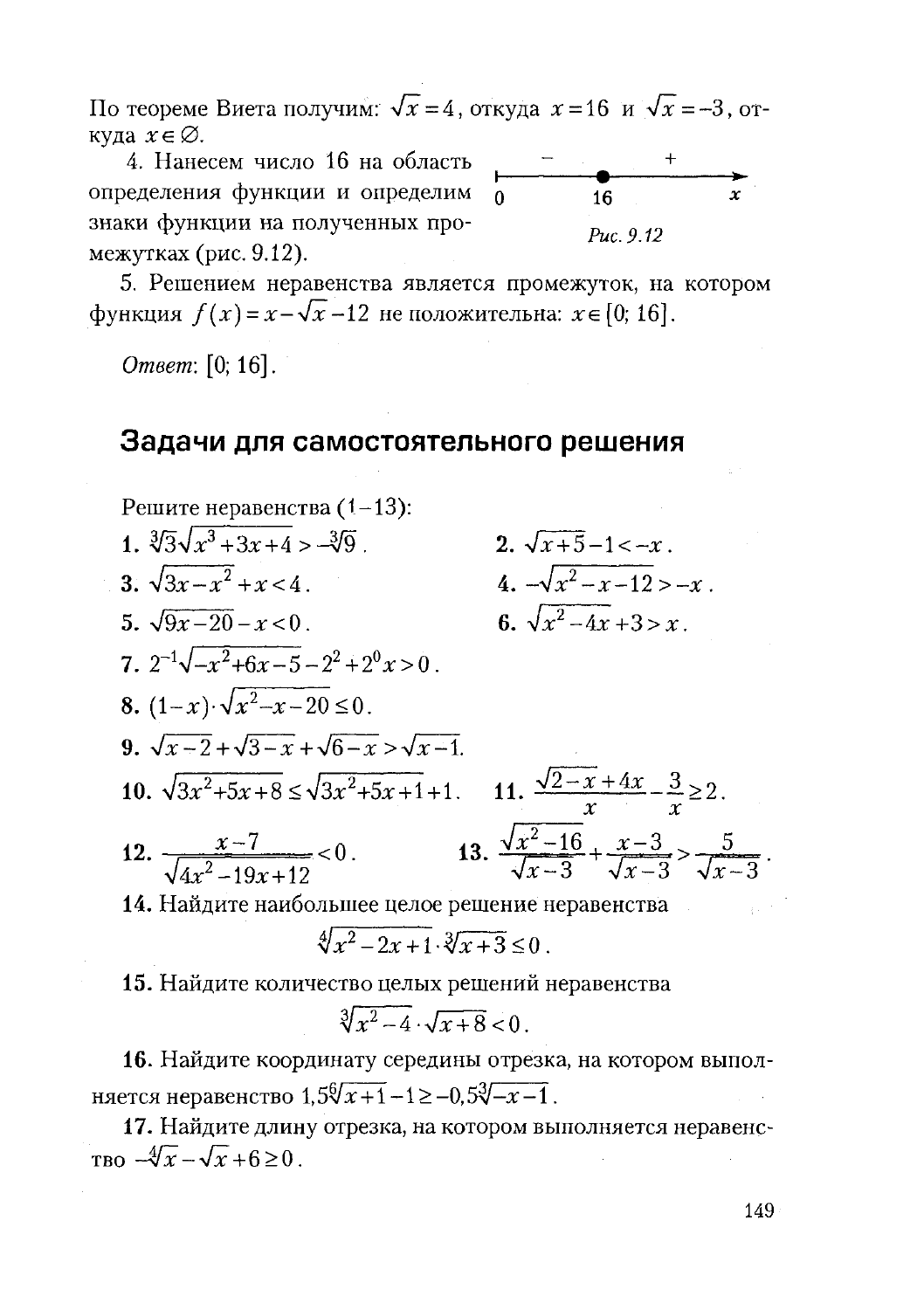18. Найдите наименьшее значение  $x$ , при котором справедливо

неравенство  $\frac{3-x}{2} \leq \frac{(\sqrt{x-5})^2}{6-x}$ .

19. Найдите наибольшее значение х, при котором верно неравенство  $1+x \leq 2.5\sqrt{x}$ .

20. Сколько целых чисел входит в область определения функции  $y = \sqrt{(4-x^2)\sqrt{2x-8}} + \sqrt{17}$ ?

21. Найдите сумму целых решений системы неравенств

$$
\sqrt{x^2 - 9x + 20} \le \sqrt{x - 1} \le \sqrt{x^2 - 13}
$$

**Omsembi:** 1.  $[-1, +\infty)$ . 2.  $x \in [-5, -1)$ . 3.  $[0, 3]$ . 4.  $[4, +\infty)$ . 5.  $\left[\frac{20}{9}; 4\right] \cup (5; +\infty)$ . 6.  $(-\infty; 0] \cup (4,5; +\infty)$ . 7.  $x \in (3; 4]$ . 8.  $\{-4\} \cup$  $\bigcup [5; +\infty)$ . 9. [2; 3]. 10.  $\left(-\infty; -\frac{8}{3}\right) \bigcup [1; +\infty)$ . 11.  $\left(-\infty; 0\right) \bigcup [1; 2]$ . 12.  $(-\infty, 0.75) \cup (4, 7)$ . 13.  $(5, +\infty)$ . 14. 1. 15. 3. 16. 31,5. 17. 16. 18.5.19.4.20.1.21.22.

# Контрольный тест

| No          | Задания                                                                                                 | Варианты ответов                                |  |  |  |
|-------------|---------------------------------------------------------------------------------------------------------|-------------------------------------------------|--|--|--|
| 1           | Количество целых решений<br>неравенства $\sqrt{x+2} \cdot (3-x) > 0$ равно                              | 1)6;<br>$2)$ 4;<br>3) 5;<br>4)7;<br>5) 11.      |  |  |  |
| $\mathbf 2$ | Число неотрицательных решений<br>неравенства $\sqrt{3-x}$ (x+2)≤0 равно                                 | $(1)$ 3;<br>2) 9;<br>3) 1;<br>$4)$ 2;<br>5) 12. |  |  |  |
| 3           | Наибольшее целое решение<br>неравенства $\sqrt{x^2-3x+2}$ +5>2x равно                                   | 1)0;<br>$2) - 1;$<br>3) 2;<br>4)4;<br>5) 3.     |  |  |  |
| 4           | Длина промежутка, который<br>образуют все решения неравенства<br>$\sqrt{3x-x^2}$ < 4 – <i>х</i> , равна | 1) 3;<br>2) 1,5;<br>6:<br>10.5.                 |  |  |  |

150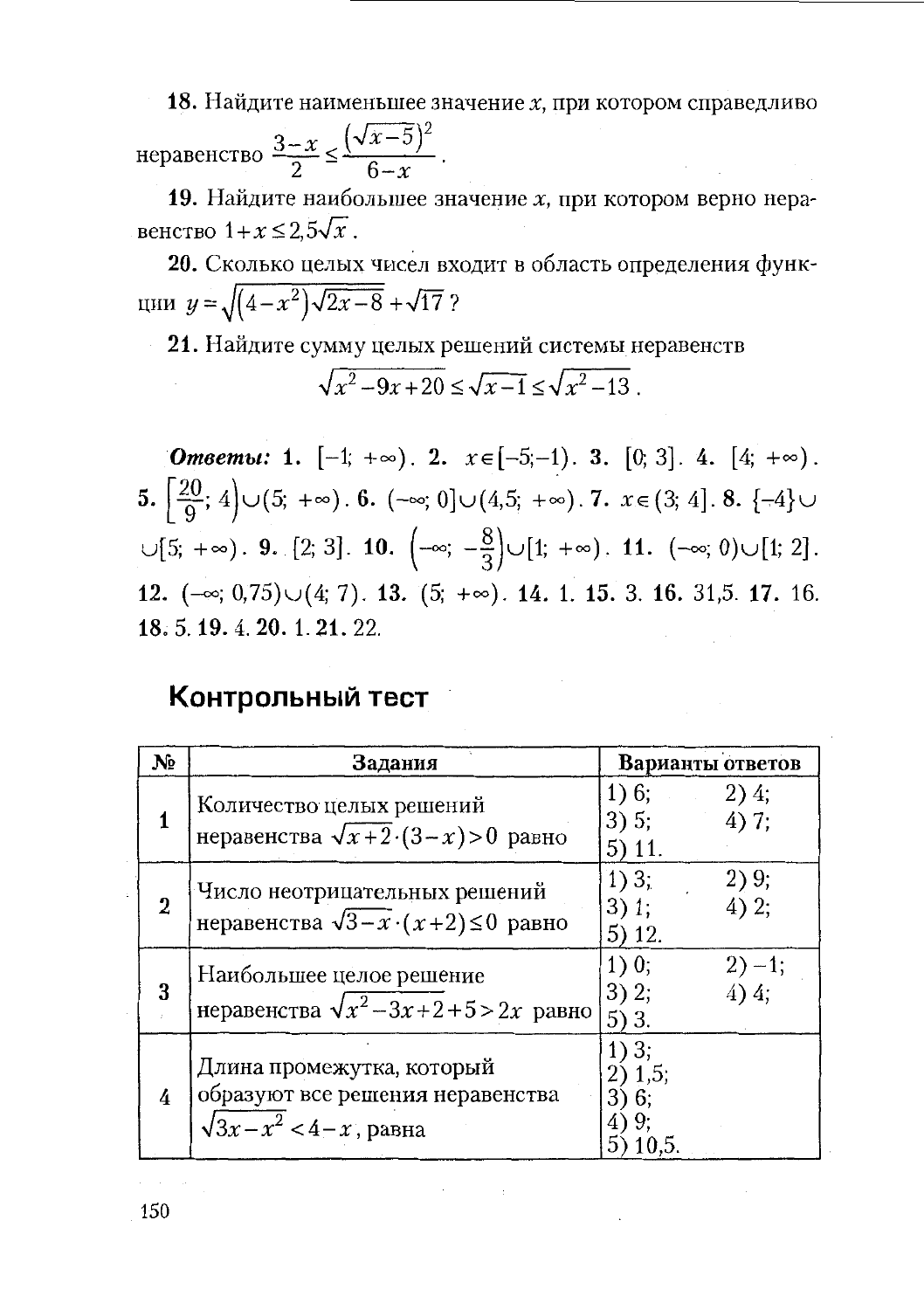| N <sub>2</sub>  | Задания                                                                                                                                         | Варианты ответов                                                                                                                                     |  |  |  |
|-----------------|-------------------------------------------------------------------------------------------------------------------------------------------------|------------------------------------------------------------------------------------------------------------------------------------------------------|--|--|--|
| $\mathbf{5}$    | Множество всех решений неравенс-<br>тва $\frac{1}{x} - \frac{\sqrt{1-4x^2}}{x} < 3$ имеет вид                                                   | 1) $(-\infty, 0) \cup (0, +\infty)$ ;<br>$2(-0.5; 0) \cup (0; 0.5)$<br>$3)$ $[-0,5; 0,5]$ ;<br>4) $(-0.5; 0.5)$ ;<br>$5)$ [-0,5; 0) $\cup$ (0; 0,5]. |  |  |  |
| 6               | Наименьшее целое решение<br>неравенства $\frac{12x}{\sqrt{x^2-1}} > 35-12x$ равно                                                               | $1) -1;$ 2) 1;<br>3)0;<br>$4)$ 2;<br>5) 4.                                                                                                           |  |  |  |
| 7               | Наименьшее целое решение<br>неравенства $\sqrt{x+3} - \sqrt{x-1} - \sqrt{x-2} < 0$<br>равно                                                     | $1)$ 3;<br>2) 2;<br>3)4;<br>$(4) - 2;$<br>5) 7.                                                                                                      |  |  |  |
| 8               | Множество решений неравенства<br>$\sqrt{5x-4} - 3 + \sqrt{3x+1} < 0$ имеет вид                                                                  | 1) $\left[\frac{2}{3}; 3\right]$ ;<br>2) $\left[\frac{1}{3}; 2\right]$ ;<br>$3)$ $[0,8; 1);$<br>$4)$ $(0,8; 1);$<br>5) $(0,8;11)$ .                  |  |  |  |
| 9               | Наибольшее целое отрицательное<br>решение неравенства<br>$\sqrt{x^2+3x+2} < \sqrt{x^2-x+1}$ +1 равно                                            | $1) -2;$<br>$2) - 1;$<br>$3) - 23;$<br>$4) - 7;$<br>$5) - 13.$                                                                                       |  |  |  |
| 10 <sup>1</sup> | Количество целых решений<br>неравенства<br>$\sqrt{x} + \sqrt{x+7} + 2\sqrt{x^2 + 7x} + 2x < 35$ равно                                           | 1)6;<br>2) 2;<br>3) 3;<br>4) 11;<br>5)7.                                                                                                             |  |  |  |
| 11              | Количество целых чисел,<br>удовлетворяющих неравенству<br>$\frac{1}{1+2^{-1}\sqrt{4-x^2}} + \frac{1}{2-\sqrt{4-x^2}} > \frac{x^2}{x^3}$ , равно | 1) 10;<br>$2)$ 3;<br>3)4;<br>$4)$ 1;<br>5) 12.                                                                                                       |  |  |  |